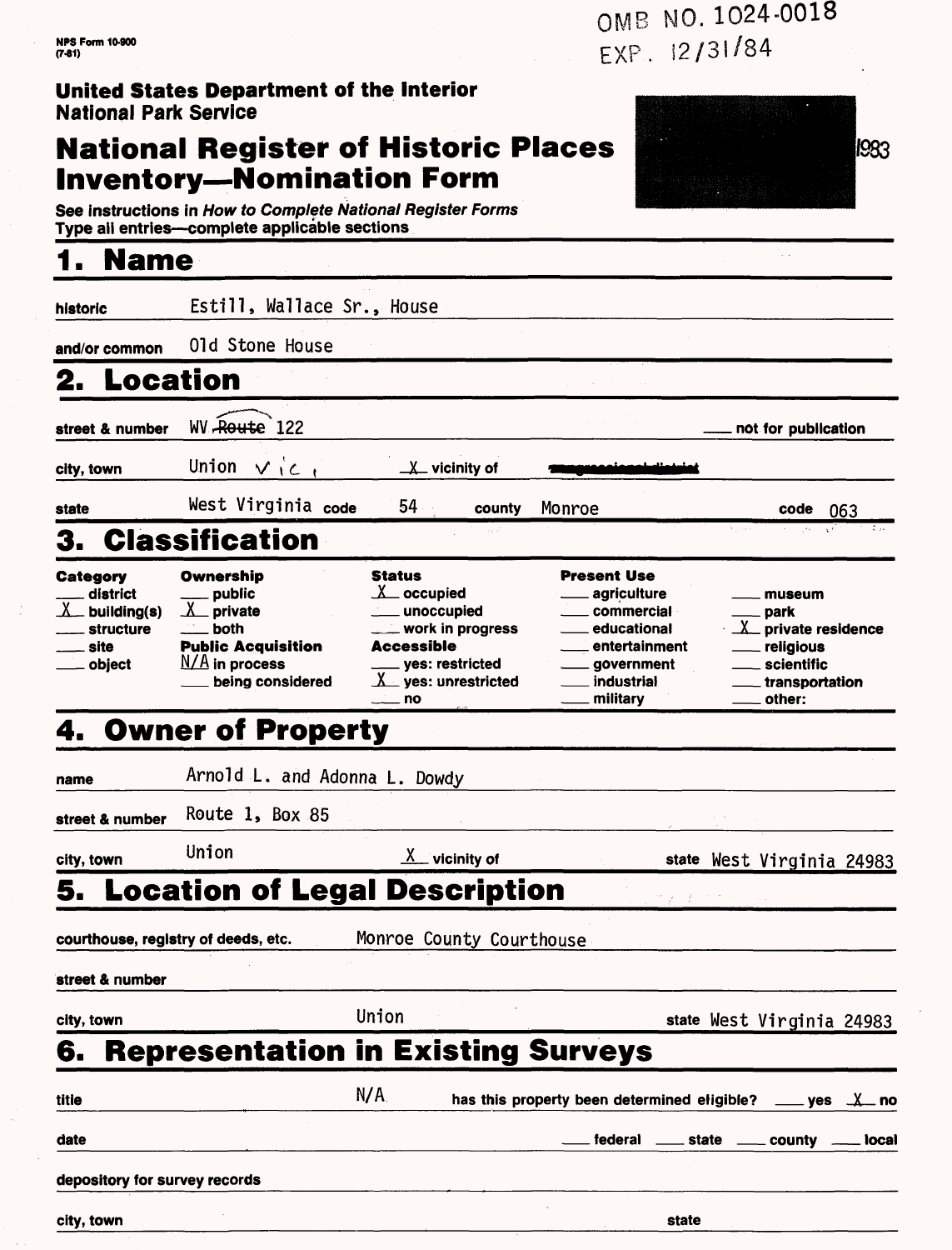## **7. Description**

| <b>Condition</b><br>excellent<br>deteriorated<br>$\frac{X}{\sqrt{2}}$ rair<br>计一进行设<br>ruins<br>unexposed | <b>Check one</b><br>unaltered<br>. altered | <b>Check one</b><br>$\mathbf{X}$ original site<br>date<br>moved | שו וב |  |
|-----------------------------------------------------------------------------------------------------------|--------------------------------------------|-----------------------------------------------------------------|-------|--|
|                                                                                                           |                                            |                                                                 |       |  |

#### **Describe the present and original (if known) physical appearance**

The Wallace Esti11 house, built in 1773, is of stone and frame construction It is located on a knoll 9 miles south of Union on Route 219 and 1 mile west on Route 122 in Monroe County, West Virginia.

The stone part of the house referred to as the "Block House" in Monroe County History is 20' 6" x 25' 6" which gives the appearance of a square block. With the frame addition, the house measures 20' 6" x 48' across the front.

There is a cellar, 4 rooms and an attic in the stone part of the house and the walls are about 18" thick. The inside walls were plastered by William T. Dunn on the 29th day of May 1820, according to information and date on the wall.

There are two stone chimneys from which three fireplaces and two flues for woodstoves are provided. The door frames in the stone part of the house are of wood and put together with wooden pegs; the window frames, where the originals still exist, are fastened with wooden pegs. The inside walls of the frame part of the house are covered with tongue-groove poplar boards throughout.

Mortised and tinoned timbers and cross beams secured with wooden pegs form the truss system of the roof, which is a medium pitched gable roof.

The kitchen and dining area added to the rear of the southeast end of the house form an ell and measures  $16<sup>1</sup> \times 24<sup>1</sup>$ . There are also three porches, one across the front of the house, one on the east side, and one on the south side of the house.

The Estill House is a marriage of two units. The earlier section, of rubble stone construction, features a three-bay front with double-hung windows and 6/6-1ight sashes. A substantial exterior and chimney dominates the end wall. The gable, bisected by the chimney, is pierced by two small square attic windows. The two-bay clapboarded portion of the house, with its own exterior end chimney of stone, gives the main block of the edifice a full and traditional five-bay front. Roofing on both the one-story ell and main block is of the raised seam metal variety.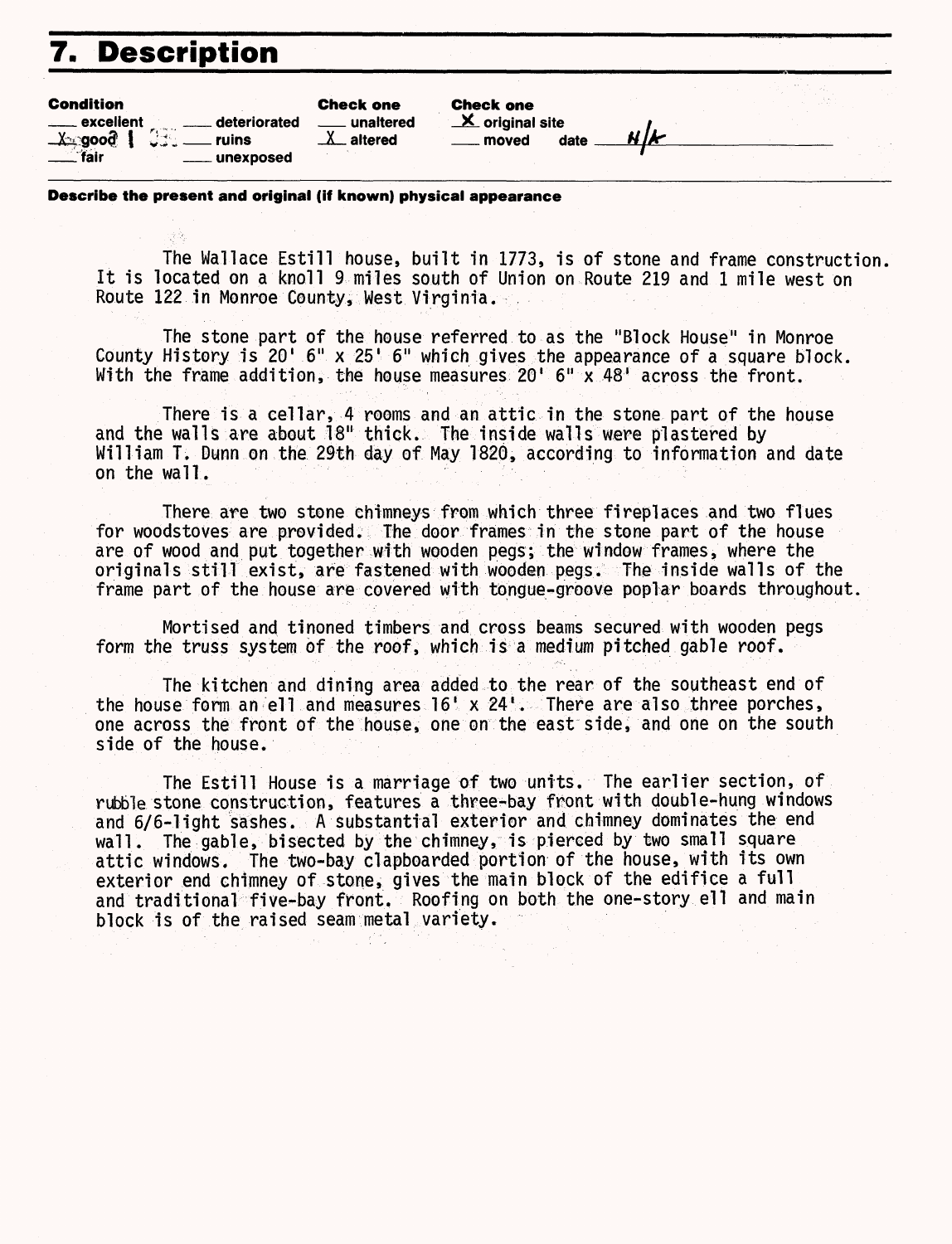| $(3-82)$                                                                        | Exp. 10-31-84      |
|---------------------------------------------------------------------------------|--------------------|
| <b>United States Department of the Interior</b><br><b>National Park Service</b> |                    |
| <b>National Register of Historic Places</b><br><b>Inventory-Nomination Form</b> | ethnik<br>raantaan |
| Estill, Wallace, Sr. House                                                      |                    |
| Monroe County, WV<br><b>Continuation sheet</b><br>Item number                   | Page               |

**NFS Form 10-900-a 0MB No. 1024-0018** 

The Estill House, like most early American frontier farmhouses, evolved through succeeding generations to accommodate the rising fortune of the owner and b'urgeoning family needs. This is evidenced by the large frame addition dating from the 19th century that gave the house, with its original stone section, a full 5-bay front. A 1-story rear ell was also built at this time to house the expanding kitchen area. No date has been documented to establish the date of this frame section; although it appears to possess a balloon framing system that would place its date of construction sometime after 1850, and very probably after the Civil War. The front porch is of early 20th century origin, with hollow, milled classical columns dating from c. 1915. An early 20th century photo of the house in Morton's <u>History of Monroe County West Virginia</u>, p. 120, shows a simple shed-roofed porch across at least part of the front elevation.

Integrity of the house has not been seriously compromised because both the frame and stone sections, dating from their 19th century union, bear close design relationship. The builder was careful to match roof eave line and cornice boards, and an interesting placement of partial return cornices, flush with the wall surface of the frame unit's end gable, was admirably achieved. The double-hung windows of both sections of the house are multi-paned, although  $a^{\prime}$  subtle difference is discernable. The double-hung windows of the stone 'unit contain 4 over 9 lights per sash, while those of the later frame section feature 4 over 4 arrangements. The window design of the original section of the house is typical of that seen in late 18th and early 19th century American architecture.

#### Boundary Justification

The boundary of the historic site was chosen to enclose those historic resources (the Estill House) which clearly relates to the areas of the nominated property's significance. The site is level and is surrounded by open farmland and pasture, sandwiched between Indian Creek and the geodetic contour line that rises 1700 feet to the southwest of the Estill House.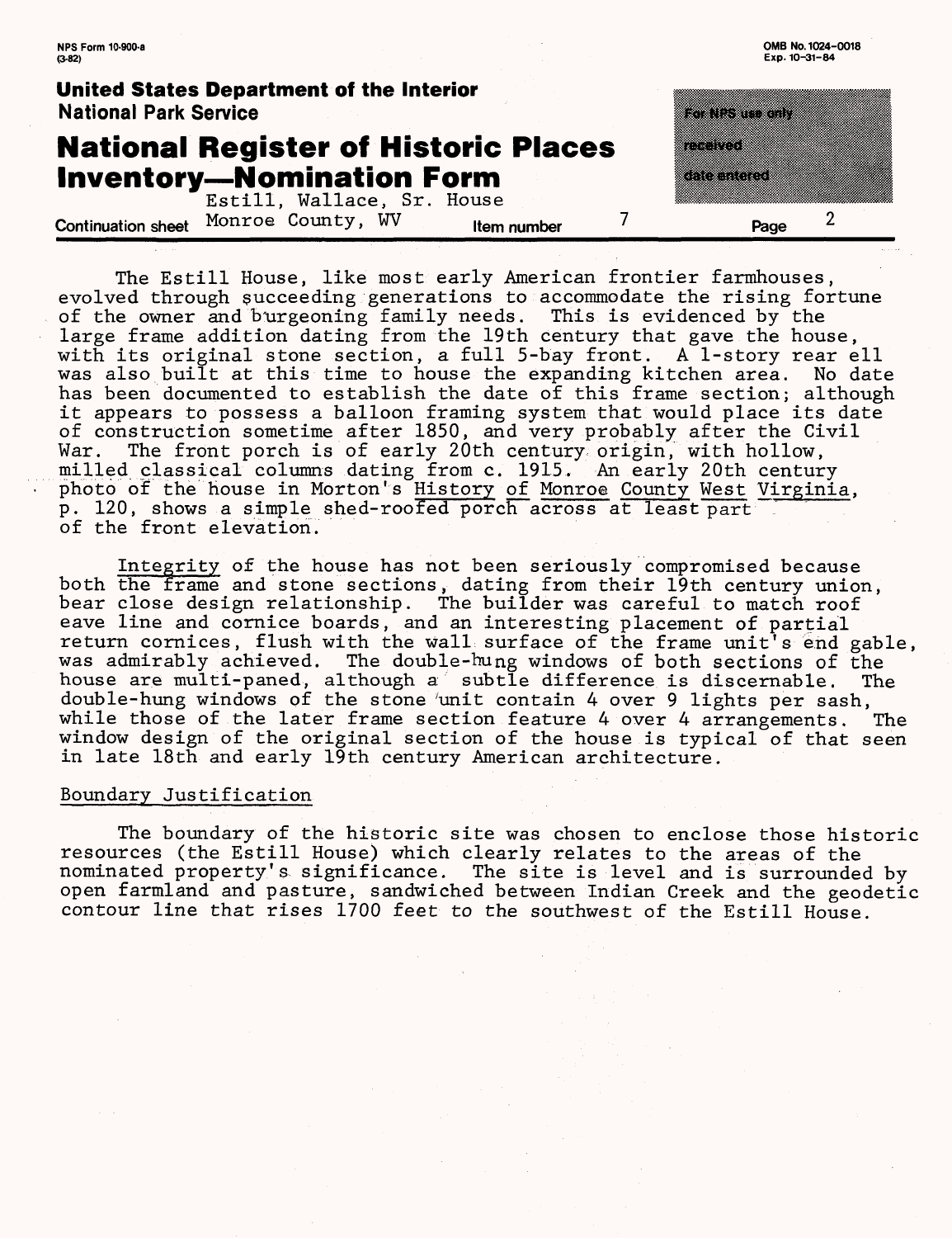### **8. Significance**

| <b>Period</b><br>___ prehistoric<br>$-1400 - 1499$<br>$\frac{1}{2}$ 1500-1599<br>$-1600 - 1699$<br>$\textbf{X}$ 1700-1799<br>$\mathbf{X}$ 1800-1899<br>$\equiv$ 1900- | Areas of Significance-Check and justify below<br>___ archeology-historic<br><b>agricuiture</b><br>$X$ architecture<br>$\equiv$ art<br><u>__</u> __ commerce<br>communications | archeology-prehistoric __ community planning<br>_____ conservation<br><u>_</u> economics<br><u>_</u> ____ education<br>____ engineering<br>$\underline{\lambda}$ exploration/settlement __ philosophy<br><sub>___</sub> __ industry<br>$\_$ invention | landscape architecture ____ religion<br>. iaw<br><u>__</u> literature<br><u>_</u> ___ military<br><u>_</u> __ music<br>politics/government | . science<br>____ sculpture<br>___ social/<br>humanitarian<br><u>__</u> __ theater<br><u>__</u> __ transportation<br>____ other (specify) |
|-----------------------------------------------------------------------------------------------------------------------------------------------------------------------|-------------------------------------------------------------------------------------------------------------------------------------------------------------------------------|-------------------------------------------------------------------------------------------------------------------------------------------------------------------------------------------------------------------------------------------------------|--------------------------------------------------------------------------------------------------------------------------------------------|-------------------------------------------------------------------------------------------------------------------------------------------|
|-----------------------------------------------------------------------------------------------------------------------------------------------------------------------|-------------------------------------------------------------------------------------------------------------------------------------------------------------------------------|-------------------------------------------------------------------------------------------------------------------------------------------------------------------------------------------------------------------------------------------------------|--------------------------------------------------------------------------------------------------------------------------------------------|-------------------------------------------------------------------------------------------------------------------------------------------|

**Specific dates** 1773 **Builder/Architect** Wallace Estill, Sr., builder

#### **Statement of Significance (in one paragraph)**

Wallace Estill was a man of local standing and considerable means. He was also High Sheriff of Augusta County, Virginia and lived in Bullpasture Valley at Fort George from 1745 until the time of his migration to Inddian Creek in 1773. His second wife died in 1746 and left him a widower with six children. In 1748 he married his third wife Mary Ann Campbell; they had nine children, the youngest one being five years old when they came to Indian Creek in 1773 and built the old Stone House.

The Stone House that he built was willed to his youngest son^Isaac and his mother Mary Ann Estill. Isaac married Elizabeth Strother Frogg, daughter of Captain John Frogg, who was killed at Point Pleasant on October 10, 1774 in the battle between the Virginia forces commanded by Gen. Andrew Lewis and the Indians commanded by Chief Cornstalk.

Isaac was raised in the stone house from age 7, was married and raised his family of 12 children here also. He was a man of prominence and served twice as Sheriff of Monroe County, first in 1799 after the formation of the county and again in 1813. He served two terms as Delegate to the Virginia Assembly, the first term from 1806 to 1809, and the second term from 1817 to 1818

According to the census of 1810 Isaac Esti11 was one of the largest slave holders within the county, with a total of 18 slaves.

The best known of Wallace's sons was James Estill for whom Esti11 County, Kentucky was named. He was killed at Estills Defeat on March 22, 1782, in a battle with a party of Wyandotte Indians at Little Mountain, Kentucky.

The old stone house is a good example of pioneer architecture, is 210 years old this year and stands as a permanent monument to its builder Wallace Estill. The house is also the ancestral home of the Governor of Virginia Charles Robb. His Grandmother, Susan Gay Estill, was the Great Grand-daughter of Isaac Esti11.

#### Summary

As a settlement-period example of stone house construction in the Allegheny Mountains of West Virginia, and as the home to a family that played important local roles in the development of the region, the Estill House has achieved significance that is remembered by numerous descendents of the family who regularly visit their ancestral site from all parts of the United States.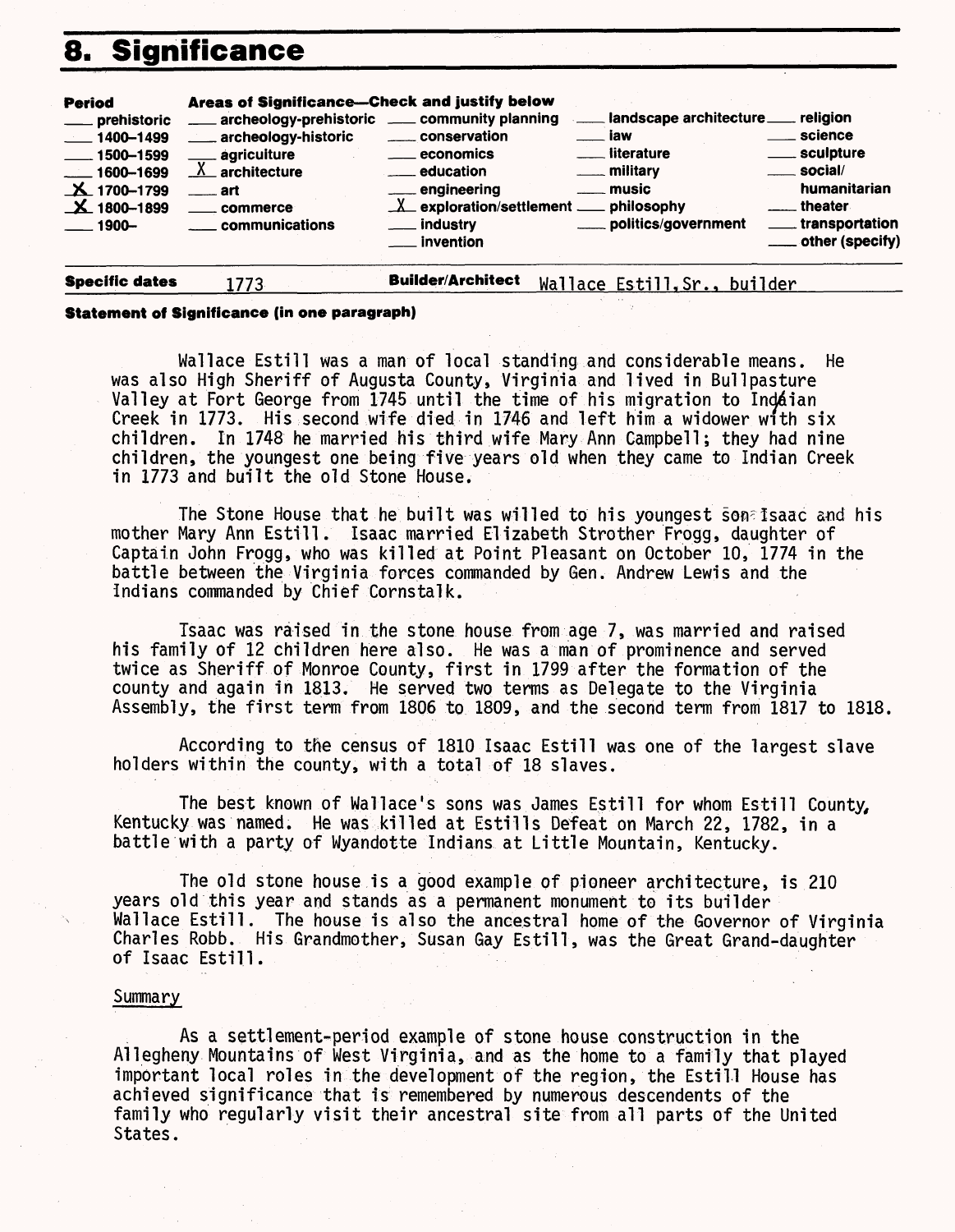# **9. Major Bibliographical References\_\_\_\_\_\_\_\_\_\_**

|                        |                                                      | 9. major bibliographical References                                                                     |            |                        |                                                                                                                                                                                                                                                 |
|------------------------|------------------------------------------------------|---------------------------------------------------------------------------------------------------------|------------|------------------------|-------------------------------------------------------------------------------------------------------------------------------------------------------------------------------------------------------------------------------------------------|
|                        |                                                      | A History of Monroe, County West Virginia by Oren F. Morton, B. Lit., 1916.                             |            |                        |                                                                                                                                                                                                                                                 |
|                        |                                                      | Estill Family History, by Alma Lackey Wilson, 1944.<br>A Family History, by John Holbrook Estill, 1903. |            |                        |                                                                                                                                                                                                                                                 |
|                        |                                                      |                                                                                                         |            |                        | Wallace Estill Will dated December 3, 1789, Recorded in Greenbrier County Courthouse.                                                                                                                                                           |
|                        |                                                      |                                                                                                         |            |                        |                                                                                                                                                                                                                                                 |
|                        |                                                      | 10. Geographical Data                                                                                   |            |                        |                                                                                                                                                                                                                                                 |
|                        | Acreage of nominated property.                       | 1 acre                                                                                                  |            |                        |                                                                                                                                                                                                                                                 |
|                        |                                                      | Quadrangle name Greenville, West Virginia                                                               |            |                        | Quadrangle scale 1:24,000                                                                                                                                                                                                                       |
| <b>UMT References</b>  |                                                      |                                                                                                         |            |                        |                                                                                                                                                                                                                                                 |
| $A$ <sub>11</sub> $Z$  | 532810                                               |                                                                                                         | в.         |                        |                                                                                                                                                                                                                                                 |
| <b>Easting</b><br>Zone |                                                      | 141513100<br><b>Northing</b>                                                                            |            | <b>Easting</b><br>Zone | <b>Northing</b>                                                                                                                                                                                                                                 |
| C                      |                                                      |                                                                                                         | D          |                        |                                                                                                                                                                                                                                                 |
|                        |                                                      |                                                                                                         | F          |                        |                                                                                                                                                                                                                                                 |
|                        |                                                      |                                                                                                         | н          |                        |                                                                                                                                                                                                                                                 |
|                        |                                                      |                                                                                                         |            |                        |                                                                                                                                                                                                                                                 |
|                        |                                                      |                                                                                                         |            |                        | Verbal boundary description and justification Sited on a 1-acre parcel bounded to the N.E. by                                                                                                                                                   |
|                        |                                                      |                                                                                                         |            |                        | an unimproved dirt road, to the N.W. by a gravel driveway, to the S.E. by a dirt drive-<br>way and to the S.W. by a line approximately 200' connecting the two driveways.<br><b>The</b>                                                         |
|                        |                                                      | whole forms a square approximately 200 feet on each side.                                               |            |                        |                                                                                                                                                                                                                                                 |
|                        |                                                      | List ali states and counties for properties overlapping state or county boundaries                      |            |                        |                                                                                                                                                                                                                                                 |
| state $N/A$            |                                                      | code                                                                                                    | county     |                        | code                                                                                                                                                                                                                                            |
|                        |                                                      |                                                                                                         |            |                        |                                                                                                                                                                                                                                                 |
| state                  |                                                      | code                                                                                                    | county     |                        | code                                                                                                                                                                                                                                            |
|                        | <b>Form Prepared By</b>                              |                                                                                                         |            |                        |                                                                                                                                                                                                                                                 |
|                        |                                                      |                                                                                                         |            |                        |                                                                                                                                                                                                                                                 |
| name/title             | Adonna Dowdy                                         |                                                                                                         |            |                        |                                                                                                                                                                                                                                                 |
| organization           | N/A                                                  |                                                                                                         |            | date                   | October 20, 1983                                                                                                                                                                                                                                |
| street & number        | Route 1, Box 85                                      |                                                                                                         |            | telephone              | 304/348-0240                                                                                                                                                                                                                                    |
|                        |                                                      |                                                                                                         |            |                        |                                                                                                                                                                                                                                                 |
| city or town           | Union                                                |                                                                                                         |            | state                  | West Virginia<br>24983                                                                                                                                                                                                                          |
| 12.                    |                                                      |                                                                                                         |            |                        | <b>State Historic Preservation Officer Certification</b>                                                                                                                                                                                        |
|                        |                                                      | The evaluated significance of this property within the state is:                                        |            |                        |                                                                                                                                                                                                                                                 |
|                        |                                                      | state                                                                                                   | х<br>local |                        |                                                                                                                                                                                                                                                 |
|                        | national                                             |                                                                                                         |            |                        |                                                                                                                                                                                                                                                 |
|                        |                                                      |                                                                                                         |            |                        | As the designated State Historic Preservation Officer for the National Historic Preservation Act of 1966 (Public Law 89-<br>665), I hereby nominate this property for inclusion in the National Register and certify that it has been evaluated |
|                        |                                                      | according to the criteria and procedures set forth by the National Park Service/                        |            |                        |                                                                                                                                                                                                                                                 |
|                        | <b>State Historic Preservation Officer signature</b> |                                                                                                         |            |                        |                                                                                                                                                                                                                                                 |
|                        |                                                      |                                                                                                         |            |                        |                                                                                                                                                                                                                                                 |
| title                  |                                                      | Commissioner, Department of Culture and History                                                         |            |                        | date December 7, 1983                                                                                                                                                                                                                           |
| For NPS use only       |                                                      |                                                                                                         |            |                        |                                                                                                                                                                                                                                                 |
|                        |                                                      | I hereby certify that this property is included in the National Register                                |            |                        |                                                                                                                                                                                                                                                 |
| JU.                    | mwu                                                  |                                                                                                         |            |                        | dale                                                                                                                                                                                                                                            |
|                        | <b>Keeper of the National Register</b>               |                                                                                                         |            |                        |                                                                                                                                                                                                                                                 |
| MCSE                   |                                                      |                                                                                                         |            |                        |                                                                                                                                                                                                                                                 |
|                        |                                                      |                                                                                                         |            |                        | ano                                                                                                                                                                                                                                             |